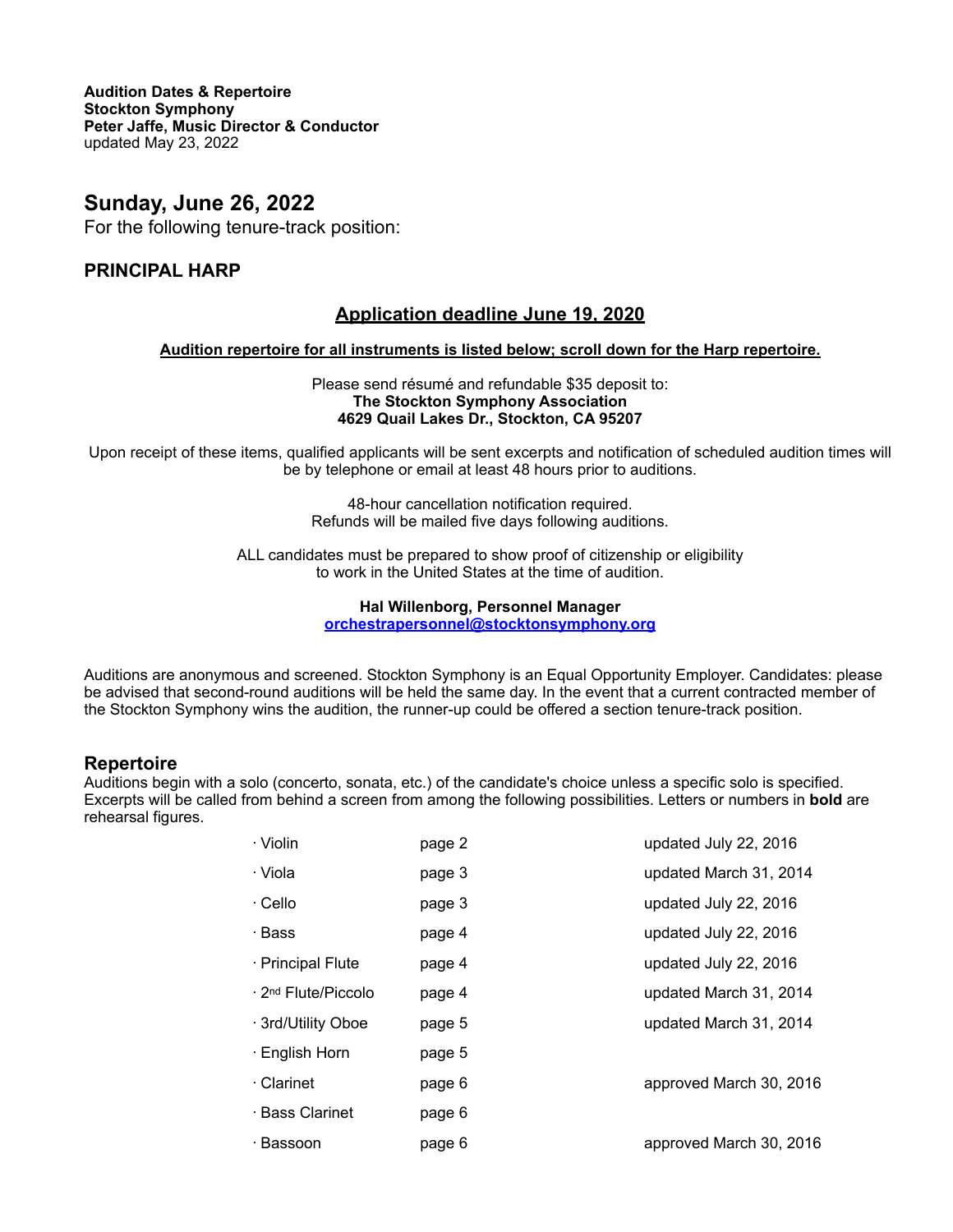| · French Horn I   | page 7  | updated July 1, 2012   |
|-------------------|---------|------------------------|
| ⋅ French Horn II  | page 7  | updated May 22, 2007   |
| · French Horn III | page 8  | updated July 13, 2010  |
| · Trumpet I       | page 8  | updated April 19, 2015 |
| · Trumpet II      | page 9  | updated May 22, 2007   |
| · Trombone I      | page 9  | updated July 1, 2012   |
| · Trombone II     | page 10 | updated March 30, 2016 |
| · Bass Trombone   | page 10 | updated May 11, 2007   |
| · Tuba            | page 11 | updated July 15, 2010  |
| · Timpani         | page 11 | updated March 30, 2016 |
| · Percussion      | page 12 | updated March 15, 2020 |
| · Harp            | page 13 | updated May 23, 2022   |
| · Keyboard        | page 13 |                        |

**VIOLIN** updated July 22, 2016

Auditions begin with a solo (concerto, sonata, etc.) of the candidate's choice. Excerpts will be called from behind a screen from among the following possibilities. All excerpts are Violin I unless otherwise specified.

### **For most string excerpts, the penciled bowings are markings we have used in the past. However, candidates are free to use whatever bowings they wish for auditions.**

| <b>Brahms</b> | Piano Concerto No. 1 in D minor | Violin II: myt III: $E - m$ . 263 |
|---------------|---------------------------------|-----------------------------------|
| <b>Brahms</b> | Symphony No. 1                  | myt I: intro to m. 29             |
| <b>Brahms</b> | Symphony No. 2                  | mvt I: mm. 118–156 $(E - F)$      |
| Mozart        | Symphony No. 35                 | mvt I: mm. 1–94 (exposition)      |
| Mozart        | Symphony No. 39                 | Finale: opening through m. 41     |
| Schumann      | Symphony No. 2                  | mvt II: opening to Trio I         |
| R. Strauss    | Don Juan                        | opening through 9 bars before D   |

### **For Concertmaster, Associate & Assistant Concertmaster, Principal and Assistant Principal 2nd, add:**

| <b>Brahms</b>   | Symphony No. 1<br>pickup to <b>E</b> -end)            | mvt II: mm. 90-end (solo,               |
|-----------------|-------------------------------------------------------|-----------------------------------------|
| Rimsky-Korsakov | Capriccio espagnol<br>letter <b>C</b> to end movement | mvt I: (Alborada): solo 15 bars after   |
|                 | movement                                              | mvt III: (Alborada): letter H to end of |
|                 | opening cadenza to letter L                           | mvt IV: (Scena e Canto gitano):         |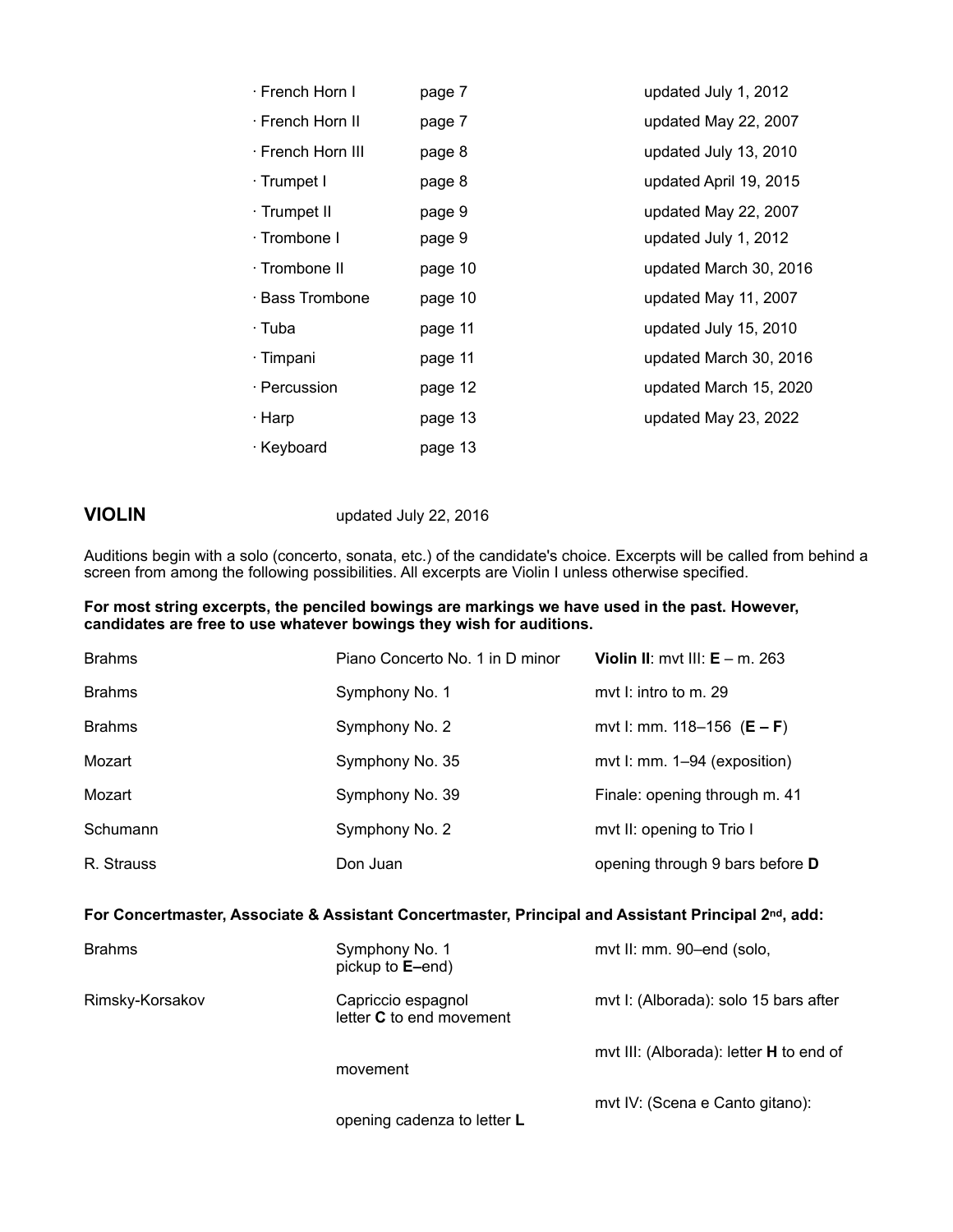### **VIOLA** updated March 31, 2014

Auditions begin with a solo (concerto, sonata, etc.) of the candidate's choice. Excerpts will be called from behind a screen from among the following possibilities.

**For most string excerpts, the penciled bowings are markings we have used in the past. However, candidates are free to use whatever bowings they wish for auditions.**

| Beethoven                                         | Symphony No. 3                               | mvt III: opening through m. 73           |
|---------------------------------------------------|----------------------------------------------|------------------------------------------|
| <b>Berlioz</b>                                    | Roman Carnival Overture                      | $1 - 4$                                  |
| Mozart                                            | Symphony No. 35                              | myt IV: mm. 134–181                      |
| R. Strauss                                        | Don Juan<br>cut from m. 9 to pickup to m. 21 | opening through 5 bars before <b>D</b> , |
| For Principal and Assistant Principal Viola, add: |                                              |                                          |
| Vaughan Williams                                  | Fantasia on a Theme<br>by Thomas Tallis      | letter I to 4 bars before L              |
| R. Strauss                                        | Don Quixote solos                            | rehearsal 14 to 18, 26 to 34             |

# **CELLO** updated July 22, 2016

Candidates begin with a solo of candidate's choice: either the exposition of a standard concerto or the Bach Eb or D major Prelude. Excerpts will be called from behind a screen from among the following possibilities.

### **Candidates are free to use whatever bowings they wish for auditions.**

| <b>Beethoven</b><br>(theme and first two variations) | Symphony No. 5             | mvt II: beginning through m. 106     |
|------------------------------------------------------|----------------------------|--------------------------------------|
| <b>Brahms</b>                                        | Symphony No. 2             | mvt II: beginning to A               |
| Debussy                                              | La Mer                     | 2 bars before 9 through 6th bar of 9 |
| Mendelssohn                                          | A Midsummer Night's Dream  | Scherzo: $N - Q$                     |
| Mozart                                               | Symphony No. 35, "Haffner" | myt IV: mm. 134–181                  |
| R. Strauss                                           | Don Juan                   | opening through 5 bars before D      |

## **For Principal, Associate, and Assistant Principal Cello add:**

| Brahms  | Piano Concerto No. 2  | mvt. III: solo; m. 71 $(D)$ – end    |
|---------|-----------------------|--------------------------------------|
| Rossini | William Tell Overture | Solo (Violoncello I) opening – m. 48 |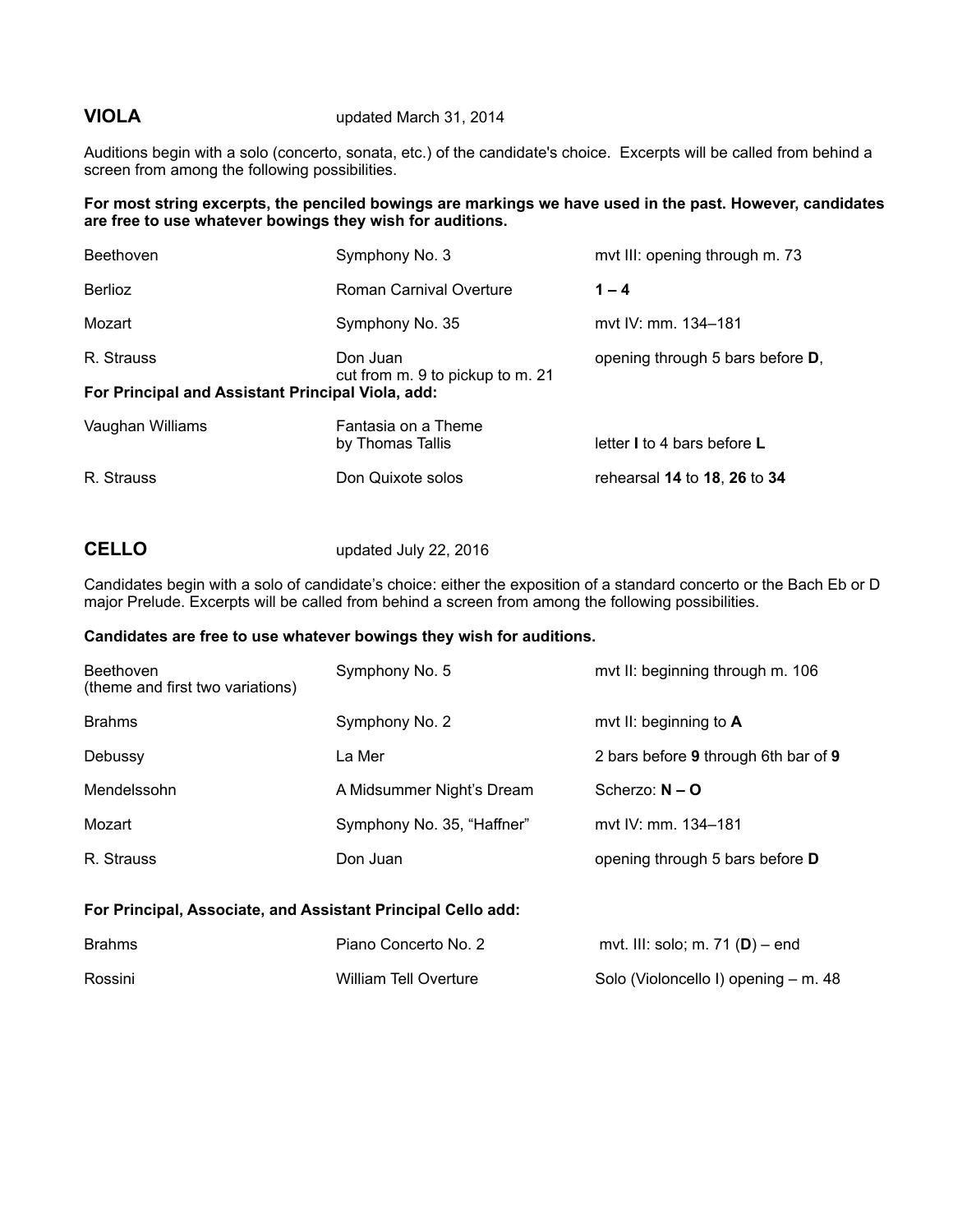Auditions begin with a solo (concerto, sonata, etc.) of the candidate's choice unless a specific solo is specified. Excerpts will be called from behind a screen from among the following possibilities.

### **For most string excerpts, the penciled bowings are markings we have used in the past. However, candidates are free to use whatever bowings they wish for auditions.**

| For Assistant Principal, add:<br>Mahler | Symphony No. 1         | mvt III: opening solo                                                |
|-----------------------------------------|------------------------|----------------------------------------------------------------------|
| R. Strauss                              | Don Juan               | $A - D$ , $F - G$ , 2 bars before $R - S$                            |
| Prokofiev                               | Lieutenant Kije Suite  | mvt II (Romance): $15 - 16$                                          |
| Mahler                                  | Symphony No. 2         | mvt I opening $-2$ bars before [2]                                   |
| <b>Brahms</b>                           | Symphony No. 1         | myt I: mm. 161–189<br>$(E - 8$ bars before F)                        |
| Beethoven                               | Symphony No. 5         | mvt II: 114 $(C)$ – 125<br>mvt III: mm. 1–96 (A); mm. 141–218 (Trio) |
| Mozart                                  | <b>Figaro Overture</b> | $mm. 1 - 24$                                                         |

## **PRINCIPAL FLUTE** updated July 22, 2016

Auditions begin with a solo (concerto, sonata, etc.) of the candidate's choice. Excerpts will be called from behind a screen from among the following possibilities.

| <b>Beethoven</b> | Leonore Overture No. 3                                                                                       | mm. 328-360<br>(between $E \& F$ )                            |
|------------------|--------------------------------------------------------------------------------------------------------------|---------------------------------------------------------------|
| <b>Brahms</b>    | Symphony No. 4                                                                                               | mvt IV: mm. 93-105 (between $\overline{D}$ & $\overline{E}$ ) |
| Debussy          | Prélude à l'après-midi                                                                                       | opening t opening through 3                                   |
| Mendelssohn      | <b>Midsummer Night's Dream</b>                                                                               | Scherzo: mm. (12 bars before <b>P</b> - end)                  |
| Prokofiev        | Peter and the Wolf                                                                                           | $2-6, 51-52$                                                  |
| Ravel            | Daphnis et Chloé<br>All common variants of which accidentals are played in the opening scale are acceptable. | $176 - 179$                                                   |
| Rimsky-Korsakov  | Capriccio espagnol                                                                                           | myt IV: solo after L                                          |
| Stravinsky       | Petrushka                                                                                                    | 31-32 (1911 version) or<br>60-61 (1947 version)               |

## **2nd FLUTE / PICCOLO** updated March 31, 2014

Auditions begin with the first movement of a Mozart Flute Concerto of the candidate's choice. Excerpts will be called from behind a screen from among the following possibilities. Candidates prepare the following excerpts from 1<sup>st</sup> flute, 2<sup>nd</sup> flute, and piccolo parts:

| <u>1st Flute</u><br>Beethoven | Leonore Overture No. 3            | mm. $328 - 360$ (between <b>E</b> & <b>F</b> ) |
|-------------------------------|-----------------------------------|------------------------------------------------|
| Debussy                       | Prélude à l'après-midi d'un faune | opening through 3                              |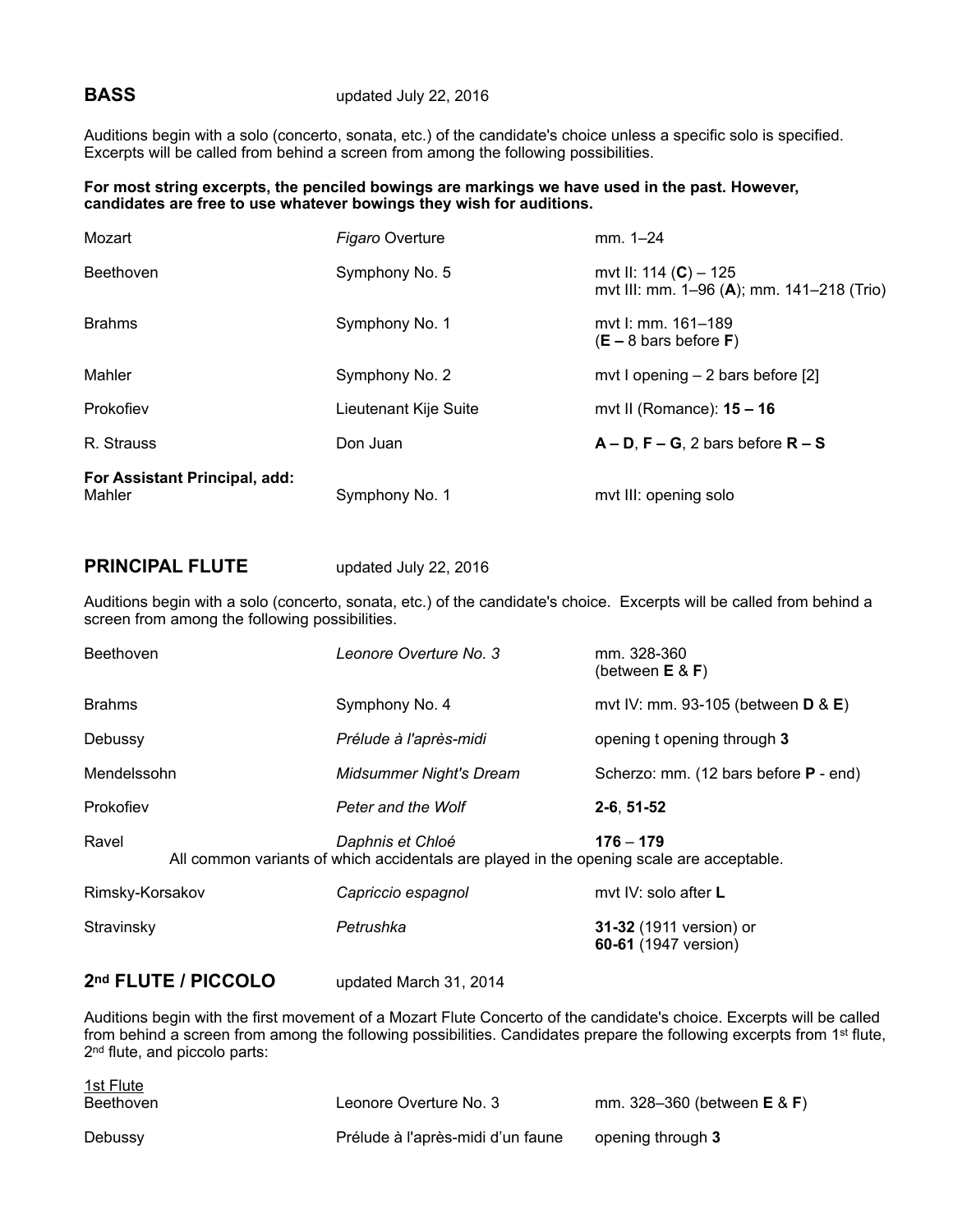| Mendelssohn                | Midsummer Night's Dream | Scherzo: mm. 328 - end<br>$(12 \text{ bars before } P - \text{end})$            |
|----------------------------|-------------------------|---------------------------------------------------------------------------------|
| Ravel                      | Daphnis et Chloé        | $176 - 179$                                                                     |
| $2nd$ flute<br>Mendelssohn | Symphony No. 4          | mvt II: opening $- C$ ;<br>mvt IV: opening $-$ A                                |
| Dvořák                     | Symphony No. 9          | mvt I: 9 after $10 - 17$ after $10$ ;<br>12 – 8 bars after 12                   |
| Ravel                      | Ma mère l'oye Suite     | mvt I: all                                                                      |
| Piccolo<br>Ravel           | Ma mère l'oye Suite     | all                                                                             |
| Rossini                    | Semiramide Overture     | $K - L$ ; T – U                                                                 |
| Tchaikovsky                | Symphony No. 4          | mvt III: mm. 162 (after $E$ ) – 170;<br>mm. $194 - 203$ ( <b>F</b> – <b>G</b> ) |
| 3rd/UTILITY OBOE           | updated March 31, 2014  |                                                                                 |

Auditions begin with a solo (concerto, sonata, etc.) of the candidate's choice unless a specific solo is specified. Excerpts will be called from behind a screen from among the following possibilities. Candidates prepare the following excerpts from 1st oboe, 2nd oboe, and English Horn parts:

| 1st Oboe<br><b>Brahms</b>             | Violin Concerto                | myt II: mm. 3-32                                                             |
|---------------------------------------|--------------------------------|------------------------------------------------------------------------------|
| <b>Brahms</b>                         | Symphony No. 1                 | myt II: mm. 17-23; 38-43                                                     |
| Mendelssohn                           | Symphony No. 3                 | myt II: mm. 33–100<br>$(A - 13 \text{ bars after } C)$                       |
| Ravel                                 | Le tombeau de Couperin         | opening $-2$                                                                 |
| R. Strauss                            | Don Juan                       | opening to $B$ ; $L - N$                                                     |
| Tchaikovsky                           | Symphony No. 4                 | mvt II: opening solo; mvt III: mm. 133-144<br>(Meno mosso before E)          |
| 2nd Oboe<br><b>Brahms</b>             | Variations on a Theme by Haydn | opening chorale: mm. 1-29                                                    |
| Berlioz                               | Symphonie fantastique          | myt I: last 16 measures                                                      |
| Dvořák                                | Cello Concerto                 | mvt II: opening $-$ 4; m. 136 $-$ end<br>$(8 \text{ after } 7 - \text{end})$ |
| <b>English Horn</b><br><b>Berlioz</b> | Roman Carnival Overture        | m. 21 through $4$<br>(solos in introduction)                                 |
| <b>Berlioz</b>                        | Symphonie fantastique          | mvt III: opening $-37$                                                       |

# **CLARINET approved 3/30/16 for 6/12/16 auditions**

Auditions begin with a solo (concerto, sonata, etc.) of the candidate's choice unless a specific solo is specified. Excerpts will be called from behind a screen from among the following possibilities.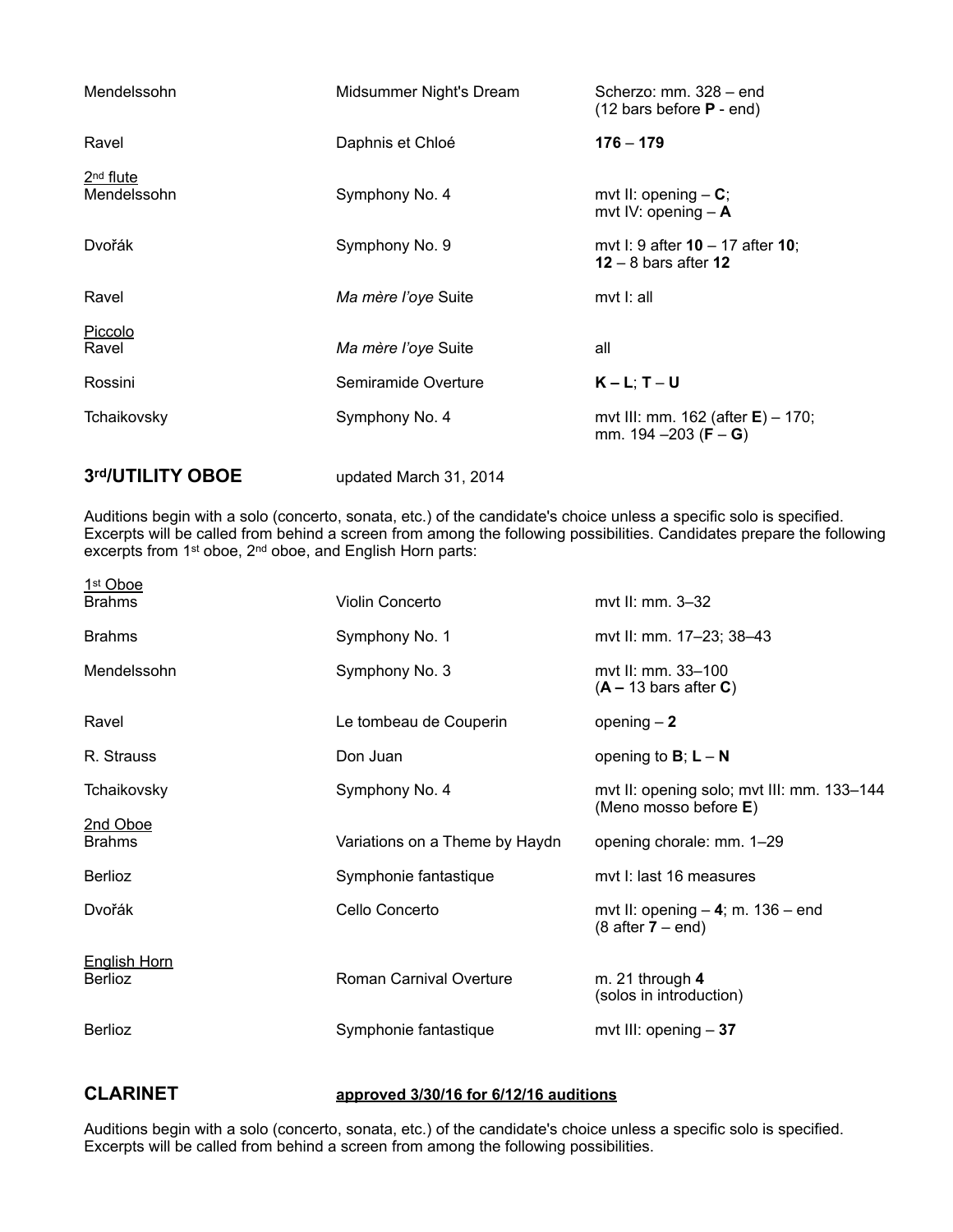| Beethoven (Bb)   | Symphony No. 6                 | mvt II: mm. 68-78 (1 bar before $D - E$ )<br>mvt III: mm. 122 (after $A$ ) – 133  |
|------------------|--------------------------------|-----------------------------------------------------------------------------------|
| <b>Brahms</b>    | Symphony No. 3                 | mvt I: mm. 36 (8 bars before $C$ ) - 46 and<br>149-155<br>myt II: mm. 1-22        |
| Kodály (A)       | Galánta Dances                 | mm. 31-65; 571-579                                                                |
| Mendelssohn (Bb) | <b>Midsummer Night's Dream</b> | Scherzo: $D - G$                                                                  |
| Ravel (A)        | Daphnis et Chloé               | 155 - 159; 201 - 204                                                              |
| Rimsky-Korsakov  | Capriccio espagnol             | mvt I: $A - B$ mvt III: 11 bars after $K - end$                                   |
| Stravinsky       | Petrushka                      | 58 - 59, 100 - 101 (1911 version),<br>or $112 - 113$ , $188 - 190$ (1947 version) |
| Tchaikovsky      | Symphony No. 6                 | mvt I: solos at <b>G</b> and <b>T</b>                                             |

# **BASS CLARINET**

Auditions begin with a solo (concerto, sonata, etc.) of the candidate's choice unless a specific solo is specified. Excerpts will be called from behind a screen from among the following possibilities.

| Franck       | Symphony in D minor                                     | mvt II: m. 199 (19 before letter $O - 239$<br>$(4 \text{ after } Q)$ |
|--------------|---------------------------------------------------------|----------------------------------------------------------------------|
| Grofé        | <b>Grand Canyon Suite</b><br>$13$ (Presto) – 4 after 13 | mvt. 3 "On the Trail" $2 - 3$ ; 8 before                             |
| Khachaturian | Piano Concerto                                          | mvt II : $220$ - end                                                 |
| Ravel        | La Valse<br>after 93                                    | 4 before $9 - 12$ ; $63 - 66$ ; $77 - 80$ ; $88 - 2$                 |
| Strauss, R.  | <b>Till Eulenspiegel</b>                                | $9 - 11$ ; 11 before $15 - 16$ ; 31 32                               |

# **BASSOON I & II approved 3/30/16 for 6/12/16 auditions**

Auditions begin with a solo (concerto, sonata, etc.) of the candidate's choice unless a specific solo is specified. Excerpts will be called from among the following possibilities; auditions will be behind a screen. All excerpts are Bassoon I parts unless otherwise specified.

| Beethoven       | Symphony No. 4         | mvt IV: mm. 184 (9 bars before $E$ ) – E           |
|-----------------|------------------------|----------------------------------------------------|
| <b>Brahms</b>   | Violin Concerto        | 2 <sup>nd</sup> Bassoon part: mvt II: opening-m.32 |
| Dukas           | Sorcerer's Apprentice  | $7 - 8$                                            |
| Mozart          | <b>Figaro Overture</b> | mm. 1-24; 101-123 ( <b>B</b> - <b>C</b> )          |
| Ravel           | <b>Bolero</b>          | $2 - 3$                                            |
| Rimsky-Korsakov | Scheherazade           | mvt II: solo until $A$ ; $L - M$                   |
| Stravinsky      | Firebird (1919 Suite)  | Berceuse $1 - 8$                                   |
|                 | Le sacre du printemps  | opening $-4$                                       |
| Tchaikovsky     | Symphony No. 4         | myt II: solo mm. 274                               |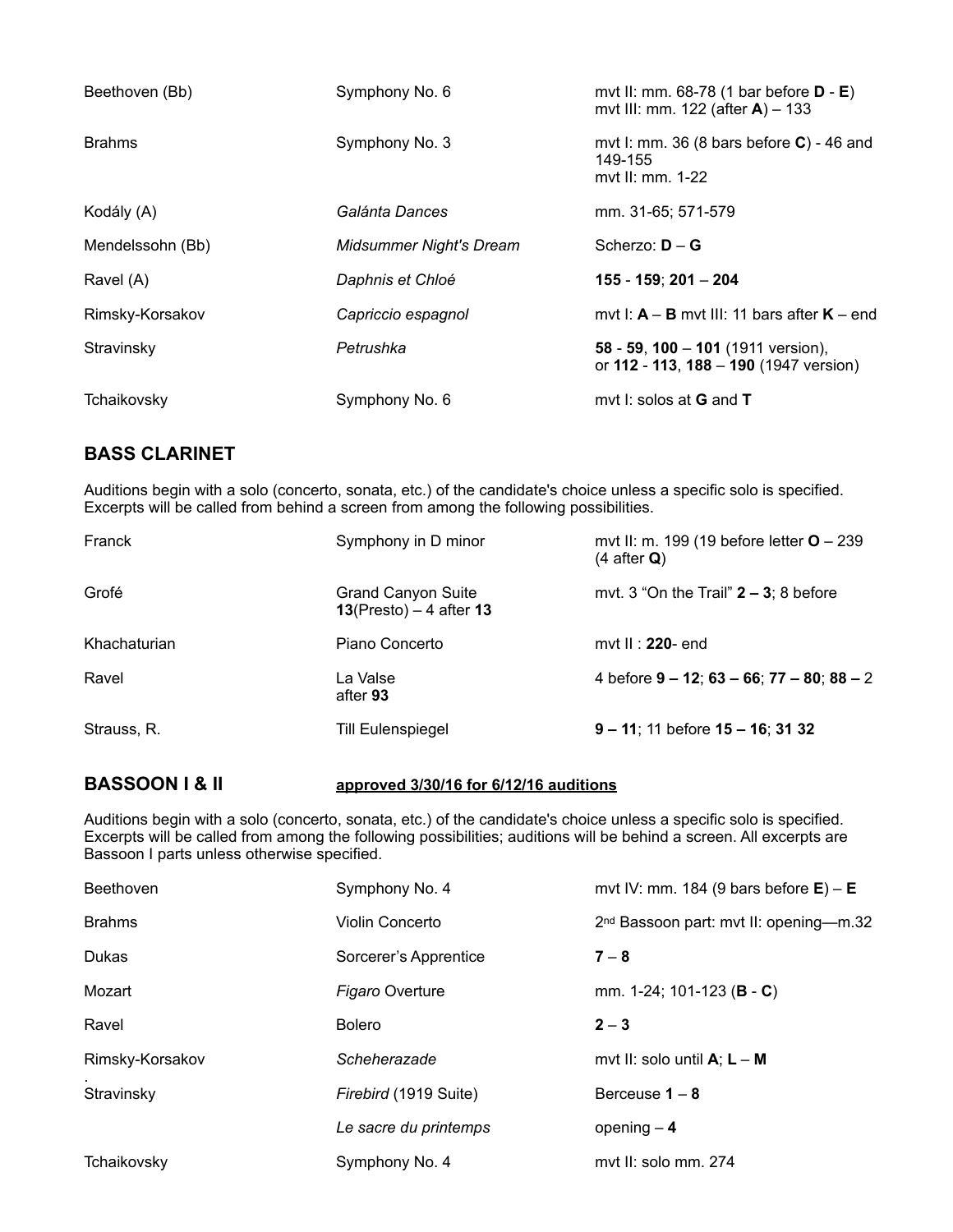|        |                     | $(1 \text{ bar before } F)$ - end                                          |
|--------|---------------------|----------------------------------------------------------------------------|
|        | Symphony No. 6      | mvt I: opening 12 bars<br>mvt IV: $B - 3$ bars before C<br>$(mm. 30 - 36)$ |
| Wagner | Tannhäuser Overture | $2nd$ Bassoon part: opening $-A$                                           |

## **FRENCH HORN I** updated July 1, 2012

Auditions begin with the Richard Strauss Horn Concerto No. 1 first movement: beginning through letter **D.** Excerpts will be called from among the following possibilities; auditions will be behind a screen. All excerpts are Horn I parts unless otherwise indicated.

| <b>Beethoven</b> | Symphony No. 7            | mvt I: mm. 89 (B) $-$ 101, mm. 423 $-$ end                                                               |
|------------------|---------------------------|----------------------------------------------------------------------------------------------------------|
|                  | Symphony No. 9            | 4th horn                                                                                                 |
|                  | (12/8)                    | mvt III: mm. 82 (pickup to Adagio) – 99                                                                  |
| <b>Brahms</b>    | Symphony No. 2            | mvt I: mm. 454 (8 bars after $M$ ) – 477                                                                 |
|                  | Symphony No. 3            | mvt III: mm. 98 $(F)$ – 110                                                                              |
| Mendelssohn      | A Midsummer Night's Dream | mvt VII (Nocturne): opening-m. 34                                                                        |
| Shostakovich     | Symphony No. 5            | mvt I: 17 – 21, 39 – 41                                                                                  |
| Strauss, Richard | <b>Till Eulenspiegel</b>  | opening $-1$ , 5 bars after $29 - 30$ , 8 bars<br>after $30 - 2$ bars after 33, 37 – 4 bars<br>before 38 |
| Tchaikovsky      | Symphony No. 5            | myt. II: mm. 8–28                                                                                        |
| Wagner           | Siegfried                 | short horn call                                                                                          |
|                  |                           |                                                                                                          |

## **FRENCH HORN II** updated May 22, 2007

Auditions begin with a solo (concerto, sonata, etc.) of the candidate's choice unless a specific solo is specified. Excerpts will be called from behind a screen from among the following possibilities.

| Beethoven              | Symphony No. 3                | mvt III 2nd horn: trio, mm. 167 - 197       |
|------------------------|-------------------------------|---------------------------------------------|
| Beethoven              | Symphony No. 9<br>$-99(12/8)$ | mvt III 4th horn: mm. 82 (pickup to Adagio) |
| Haydn                  | Symphony No. 31               | mvt II: obbligato variation                 |
| Mendelssohn            | Symphony No. 3                | myt III 3rd horn: mm. 75 - 95               |
| Shostakovich           | Symphony No. 5                | myt I 1st horn: 17 - 21                     |
| <b>FRENCH HORN III</b> | updated April 16, 2017        |                                             |
|                        |                               |                                             |

All candidates will begin with the prescribed solo piece:

| Mozart | Horn Concerto No. 2     |                              |
|--------|-------------------------|------------------------------|
|        | in E-flat major, K. 417 | mvt. I: $A - 7$ bars after D |

Orchestral excerpts will be called from behind a screen from among the following possibilities.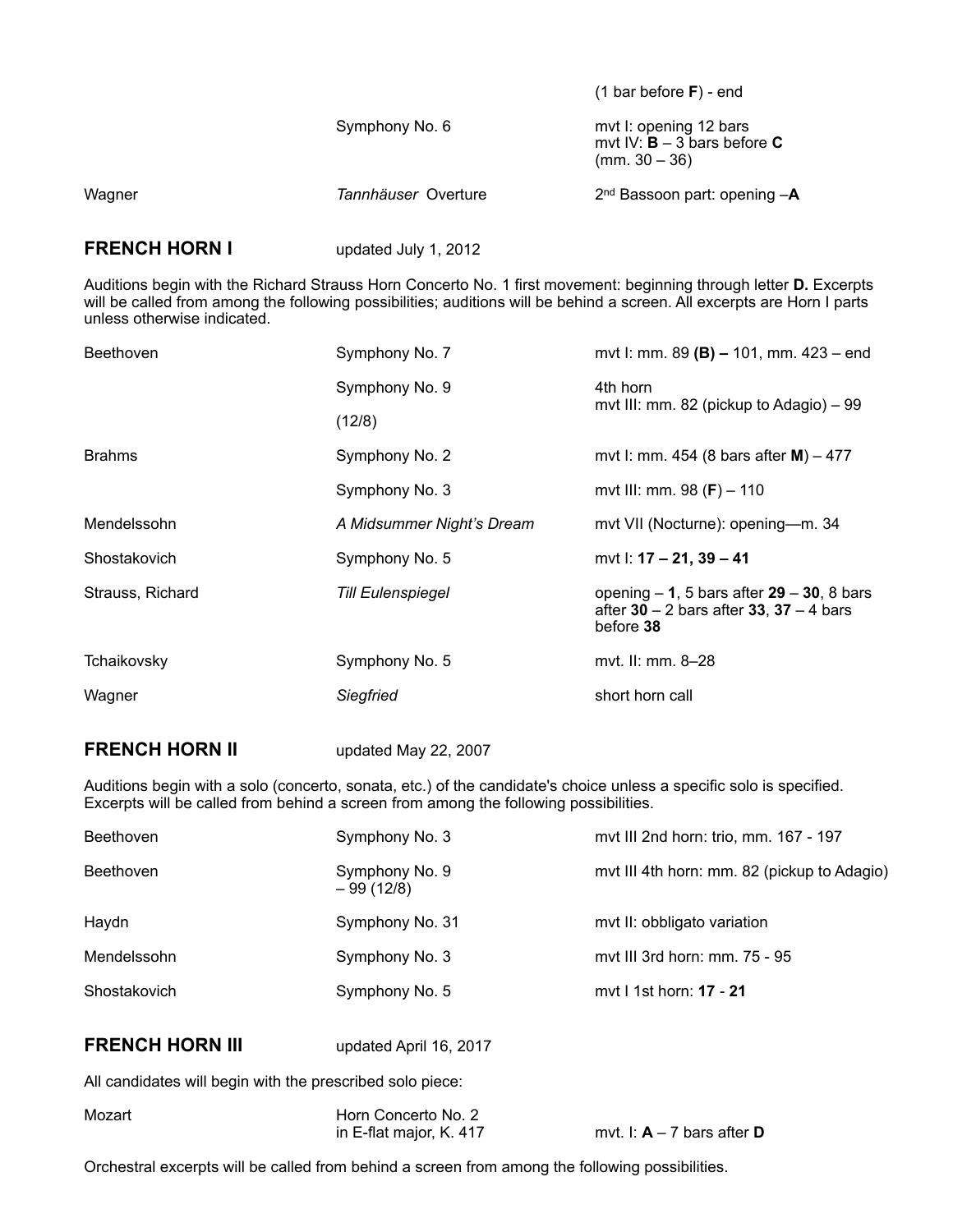| <b>Beethoven</b> | Symphony No. 7             | <b>Horn I</b> mvt I: mm. 89 ( <b>B</b> ) $- 101$ ,<br>mm. 423 – end                                                                  |
|------------------|----------------------------|--------------------------------------------------------------------------------------------------------------------------------------|
| <b>Brahms</b>    | Academic Festival Overture | <b>Horn III</b> mm. 176-188 ( <b>G</b> )                                                                                             |
| <b>Brahms</b>    | Piano Concerto No. 1       | Horn III mvt. I: mm. 199-215                                                                                                         |
| <b>Brahms</b>    | Symphony No. 2             | Horn I mvt I: mm. 454-477                                                                                                            |
| Dvořák           | Symphony No. 9 (New World) | Horn III Scherzo: 6 bars before 3 to<br>16 bars after 3                                                                              |
| Mendelssohn      | Symphony No. 3 (Scottish)  | Horn III mvt II: mm. $48-67$ (B)<br>myt. III: mm. 74–98                                                                              |
| Shostakovich     | Symphony No. 5             | Horn I mvt I: $17 - 21$ , $39 - 41$                                                                                                  |
| <b>Strauss</b>   | <b>Till Eulenspiegel</b>   | Horn I opening $-1$<br><b>Horn III</b> 13 bars before $29 - 1$ bar before<br>30, 9 bars after $30 - 32$ , $37 - 4$ bars before<br>38 |
| Tchaikovsky      | Symphony No. 5             | <b>Horn I</b> myt. II: mm. $8-28$                                                                                                    |
| Wagner           | Siegfried                  | Horn I short horn call                                                                                                               |

# **TRUMPET I** updated April 19, 2015

Auditions begin with a solo (concerto, sonata, etude, etc.) of the candidate's choice, to be played on Bb or C trumpet, demonstrating both technical and lyrical sections. Orchestral excerpts will be called from behind a screen from among the following possibilities:

| Bach             | Magnificat                 | mvt I: opening $-$ m. 31                                                  |
|------------------|----------------------------|---------------------------------------------------------------------------|
| <b>Brahms</b>    | Academic Festival Overture | mm. 63-88 (17 bars before <b>D</b> )                                      |
| Gershwin         | Piano Concerto             | mvt II opening $-1$ and $8$ – fourth bar of 9                             |
| Mahler           | Symphony No. 5             | myt I: opening solo                                                       |
| Mussorgsky/Ravel | <b>Pictures</b>            | mvt $\mathsf{l}$ : opening - 2;<br>mvt VI (Goldberg and Schmuyle): 58 -62 |
| Ravel            | Piano Concerto in G        | mvt $\ln 2 - 3$                                                           |
| Rimsky-Korsakov  | Capriccio espagnol         | myt IV: opening solo                                                      |
| Rimsky-Korsakov  | Scheherazade               | mvt III: $G - H$<br>mvt IV: $Q - R$                                       |
| Stravinsky       | Petrushka (1911 version)   | 69-70, 71-72, 132-end                                                     |
| Wagner           | Prelude to Parsifal        | opening $-3$                                                              |

**TRUMPET II** updated May 22, 2007

Auditions begin with a solo (concerto, sonata, etc.) of the candidate's choice unless a specific solo is specified. Excerpts will be called from behind a screen from among the following possibilities. All excerpts are Trumpet I parts unless otherwise indicated.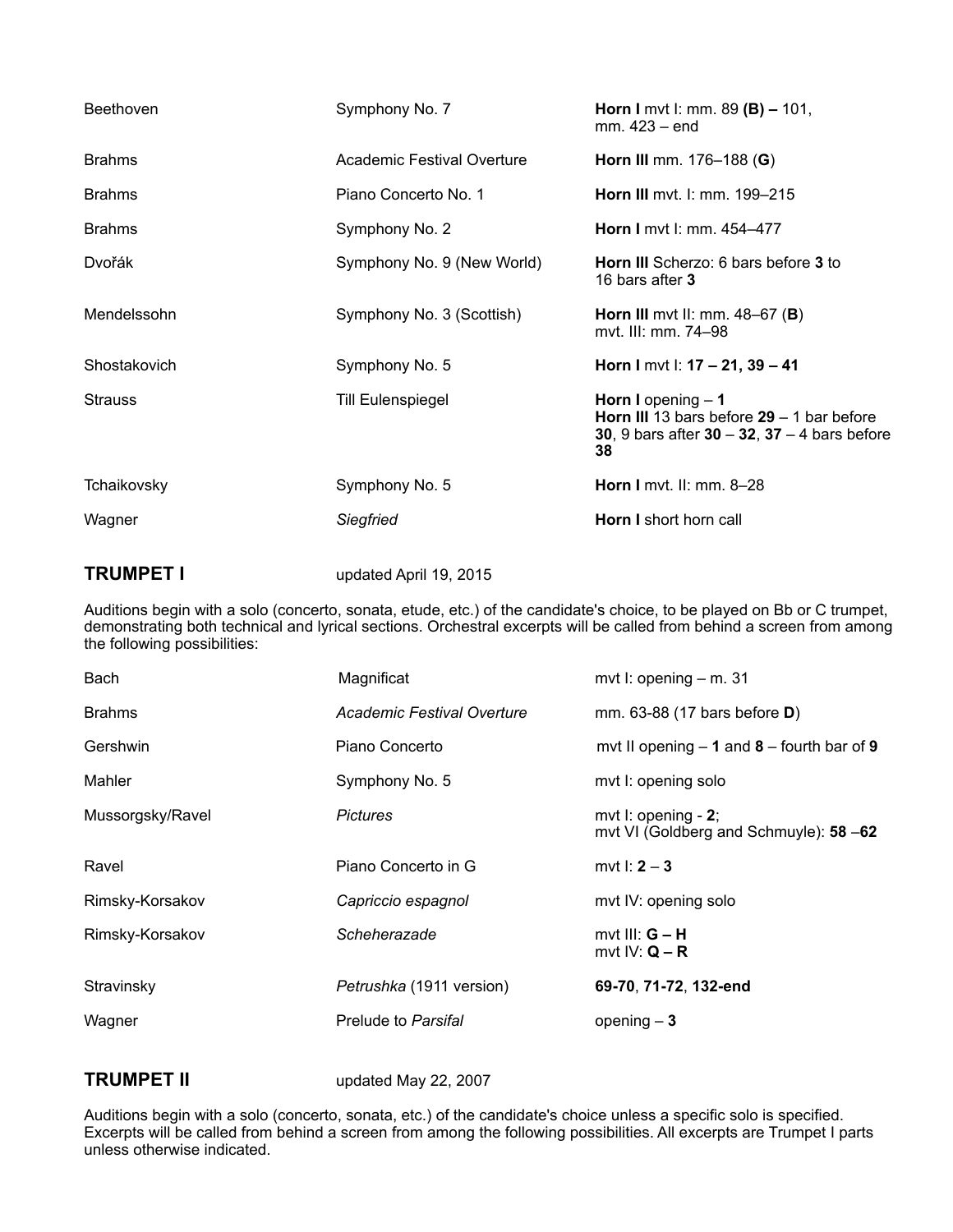| <b>Bartok</b>     | Concerto for Orchestra 2nd Trumpet | myt I: 39 – 50, 328 – 396<br>myt II: $90 - 120$<br>mvt V: 201 - 229, 549 - 573 |
|-------------------|------------------------------------|--------------------------------------------------------------------------------|
| <b>Brahms</b>     | Academic Festival Overture         | mm. 63-88 (17 bars before <b>D</b> )                                           |
| Debussy           | <b>Nocturnes</b>                   | mvt II ( $F\hat{e}$ tes): 10 - 11                                              |
| Mahler            | Symphony No. 5                     | mvt I: opening solo                                                            |
| Mussorgsky/Ravel  | <b>Pictures</b>                    | mvt I: opening $-2$ ;<br>mvt VI (Goldberg and Schmuyle): 58 -62                |
| Respighi          | Pini di Roma                       | myt II: offstage solo between 10 & 11                                          |
| Rimsky-Korsakov   | Capriccio espagnol                 | mvt IV: opening solo                                                           |
| Rimsky-Korsakov   | Scheherazade                       | mvt III: $G - H$<br>mvt IV: $Q - R$<br>Tromba II, mvt II: $E - F$              |
| Stravinsky        | Petrushka                          | 69-70, 71-72, 132-end (1911 version),<br>or 134-139, 140-143, 265-end          |
| <b>TROMBONE I</b> | updated July 1, 2012               |                                                                                |

Auditions begin with Ferdinand David's Trombone Concertino (1st movement). Excerpts will be called from behind a screen from among the following possibilities. All excerpts are 1<sup>st</sup> Trombone unless otherwise specified.

| <b>Brahms</b>   | Symphony No. 4                            | mvt IV: mm. 113 ( $E$ ) – 128                                   |
|-----------------|-------------------------------------------|-----------------------------------------------------------------|
| Mahler          | Symphony No. 3                            | mvt I: 15 - 17                                                  |
| Mozart          | Requiem                                   | tenor trombone part: Tuba mirum (all)                           |
| Ravel           | <b>Bolero</b>                             | solo 10-11                                                      |
| Rossini         | <b>William Tell Overture</b>              | "Storm scene" mm. $92 - 131$ (C - 9 after D)                    |
| Rossini         | Overture to La Gazza Ladra<br>446)        | <b>F</b> (275 - 291) and <b>I</b> (432 - $Pi\hat{u}$ allegro at |
| Schumann        | Symphony No. 3                            | mvt. IV (all)                                                   |
| Rimsky-Korsakov | <b>Russian Easter Overture</b>            | 2nd trombone part: $M - N$                                      |
| R. Strauss      | <b>Till Eulenspiegel</b><br>before $38$ ) | mm. 553 $-573(5$ bars before $37 - 4$ bars                      |
| Saint-Saëns     | Symphony No. 3 ("Organ")                  | 1 <sup>st</sup> Part: $Q - S$ (366–400)                         |
| Wagner          | Lohengrin                                 | prelude to Act III: mm. $32-49$ ( <b>B</b> - <b>C</b> )         |
| Wagner          | Die Walküre                               | Ride of the Walküres (all)                                      |
|                 |                                           |                                                                 |

# **TROMBONE II updated 3/30/16 for 6/11/16 auditions**

Auditions begin with Grøndahl's Concerto for Trombone: first movement, first page. Excerpts will be called from among the following possibilities.

Bartók Concerto for Orchestra 2nd trombone: mvt I : mm. 316–396 2nd trombone: 4 bars before 60 –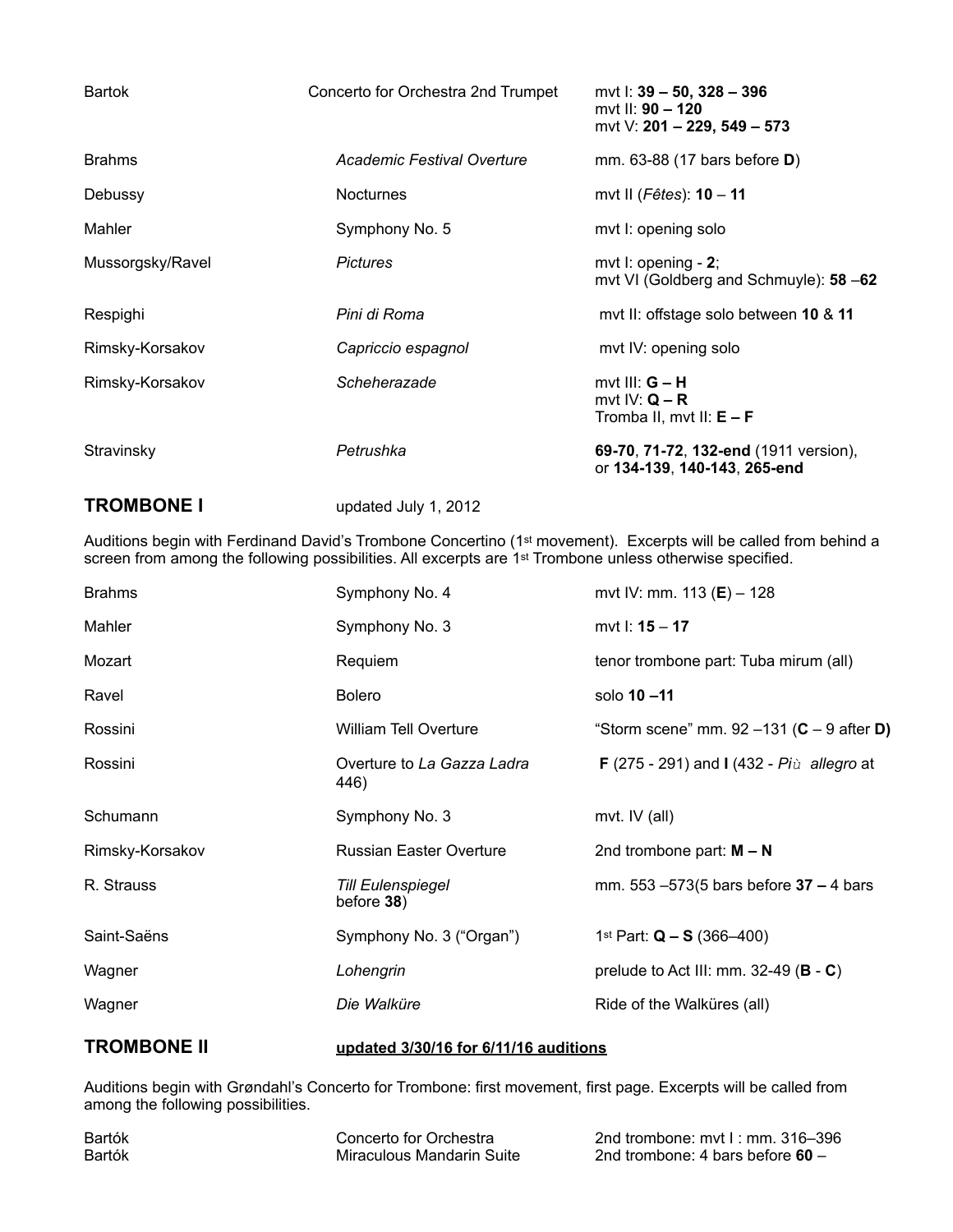|                             |                                                              | 3 bars before 62; and 71 - 74                                                       |
|-----------------------------|--------------------------------------------------------------|-------------------------------------------------------------------------------------|
| <b>Brahms</b>               | Symphony No. 4                                               | $2nd$ trombone: mvt IV: mm. 113 (E) - 128                                           |
| Mahler                      | Symphony No. 5                                               | 2nd trombone part: mvt II: 8 bars after 24 -<br>25, mvt III: 13 bars after 15 to 17 |
| Mozart                      | Requiem                                                      | tenor trombone: Tuba mirum (all)                                                    |
| Ravel                       | <b>Bolero</b>                                                | 1st trombone solo 10-11                                                             |
| Rimsky-Korsakov             | <b>Russian Easter Overture</b>                               | 2nd trombone part: $M - N$                                                          |
| Rimsky-Korsakov             | Scheherazade                                                 | 2nd trombone part: mvt II: 5 after $D$ to $F$ ,<br>mvt IV: $K - M$                  |
| Rossini                     | La Gazza Ladra Overture (Italian version, one trombone part) | Passages at C, F and I.                                                             |
| Rossini                     | <b>William Tell Overture</b>                                 | 2nd trombone part: "Storm scene" mm. 92<br>$-131$ ( <b>C</b> $-9$ after <b>D</b> )  |
| R. Strauss                  | Alpine Symphony                                              | 3rd trombone: 3 bars before 80 -<br>5 bars after 80                                 |
| R. Strauss                  | Ein Heldenleben                                              | 2nd trombone: 2 bars before $61 - 2$ bars<br>before 66, and 6 bars after $68 - 74$  |
| Wagner<br>(B major section) | Die Walküre                                                  | 2nd trombone: Ride of the Walküres                                                  |
| Wagner                      | Lohengrin: Prelude to Act III                                | 2nd trombone: $B - 3$ bars before C                                                 |
|                             |                                                              |                                                                                     |

# **BASS TROMBONE** updated May 11, 2007

All candidates will begin with the prescribed solo piece: J.S. Bach: Sarabande from Cello Suite No. 5 – no repeats

Orchestral excerpts will be called from behind a screen among the following possibilities. The final round may include a brief sight-reading.

| <b>Brahms</b>    | Symphony No. 4                                        | mvt IV: mm. 113 (E) $-$ 128           |
|------------------|-------------------------------------------------------|---------------------------------------|
| Franck           | Symphony in D minor                                   | mvt III: $N - 18$ bars after N        |
| Haydn            | The Creation: No. 26 Achieved is<br>the Glorious Work | Beginning until C                     |
| Mahler           | Symphony No. 5                                        | Scherzo: Rehearsal 15 to 17           |
| Wagner           | Die Walkure                                           | Ride of the Valkyries (ALL)           |
| Rossini          | William Tell Overture                                 | Rehearsal C through 9 after rehearsal |
| Strauss, Richard | Ein Heldenleben                                       | Battle Scene Rehearsal 55 to 74       |
| <b>TUBA</b>      | updated July 15, 2010                                 |                                       |

Auditions begin with a solo (concerto, sonata, etc.) of the candidate's choice unless a specific solo is specified. Excerpts will be called from behind a screen from among the following possibilities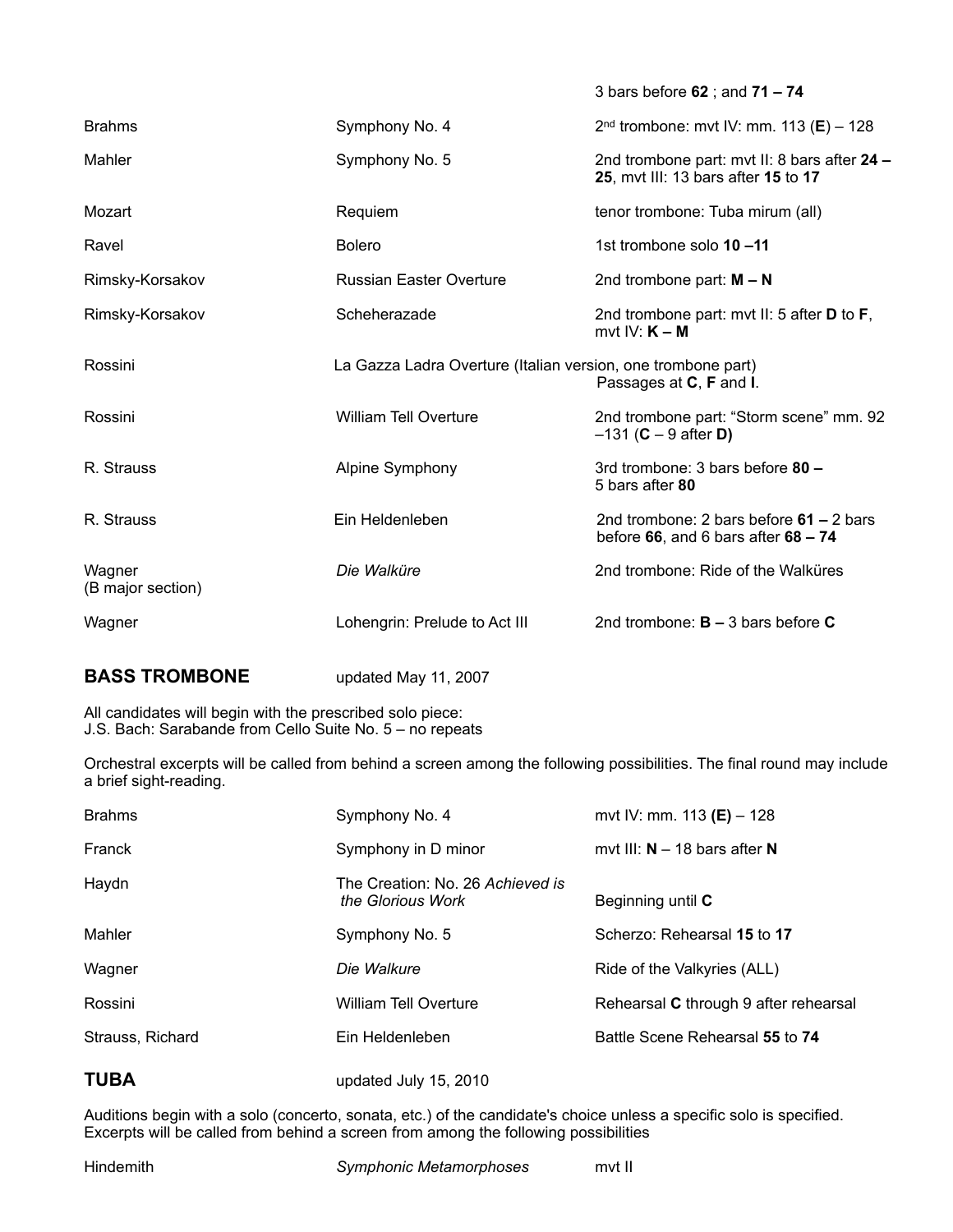| Moussorgsky (arr. Ravel) | Pictures at an Exhibition                | mvt. IV. Bydlo (entire mvt.)                                              |
|--------------------------|------------------------------------------|---------------------------------------------------------------------------|
| Prokofiev                | Symphony No. 5                           | mvt $1: 3 - 6$                                                            |
| <b>Revueltas</b>         | Sensemaya                                | opening solo: 2-5, 37-40                                                  |
| Respighi                 | <b>Fountains of Rome</b>                 | $12 - 14$                                                                 |
| Stravinsky               | Petrushka                                | 100-101, 121-122 (1911 version),<br>or<br>189-191, 240-242 (1947 version) |
| Wagner                   | Eine Faust-Overtüre                      | mm. $1-3$ ; $T-U$                                                         |
| Wagner                   | Meistersinger Overture                   | mm. 158-188 (I - L)                                                       |
| Wagner                   | Ride of the Walküres<br>from Die Walküre | 10 to 13                                                                  |

**TIMPANI updated 3/30/16 for 6/11/16 auditions**

Auditions begin with a solo (Carter solo, etude, etc.) of the candidate's choice. Excerpts will be called from behind a screen from among the following possibilities.

| Bartók        | Concerto for Orchestra  | myt IV: mm. 42-50                                                          |
|---------------|-------------------------|----------------------------------------------------------------------------|
| Beethoven     | Symphony No. 5          | mvt III $C$ (m. 324)-<br>mvt IV 4 bars before $A$ (m. 22)                  |
| Beethoven     | Symphony No. 7          | mvt. I 9th bar of $N$ (m. 409) to end of mvt.                              |
| Beethoven     | Symphony No. 9          | mvt. II: opening and<br>$F - H$ (mm. 248 – 296)                            |
| <b>Brahms</b> | Symphony No. 1          | mvt. IV : 2 before $B - 9$ after <b>B</b><br>(mm. 28–38) and m. 419 to end |
| Elgar         | Enigma Variations       | Variation VII (all)                                                        |
| Hindemith     | Symphonic Metamorphoses | mvt II : 4 after $S - T$ and<br>5 after $V - 8$ after W                    |
| Holst         | The Planets             | Timpani 1: mvt. VI: $V - VI$                                               |
| Mozart        | Symphony No. 39         | mvt I : beginning $-$ m. 82                                                |
| Stravinsky    | Rite of Spring          | Timpani 1:181 to end                                                       |
| Tchaikovsky   | Symphony No. 4          | mvt. $1:7$ after $R - 3$ before U<br>$(mm. 313 - 352)$                     |
| Tchaikovsky   | Romeo and Juliet        | upbeat to $E - F$                                                          |
|               |                         |                                                                            |

### **PERCUSSION updated 3/15/20 for 5/30/20 auditions**

In lieu of a solo, all candidates will be requested to play a long snare drum roll demo lasting approx. 30–40 seconds. Suggested approach: begin and sustain *pp* for 5 seconds, *crescendo* for 10 seconds, sustain *ff* for 10 seconds, *diminuendo* for 5 seconds, sustain *pp* for 10 seconds. Excerpts will be called from behind a screen from among the following possibilities.